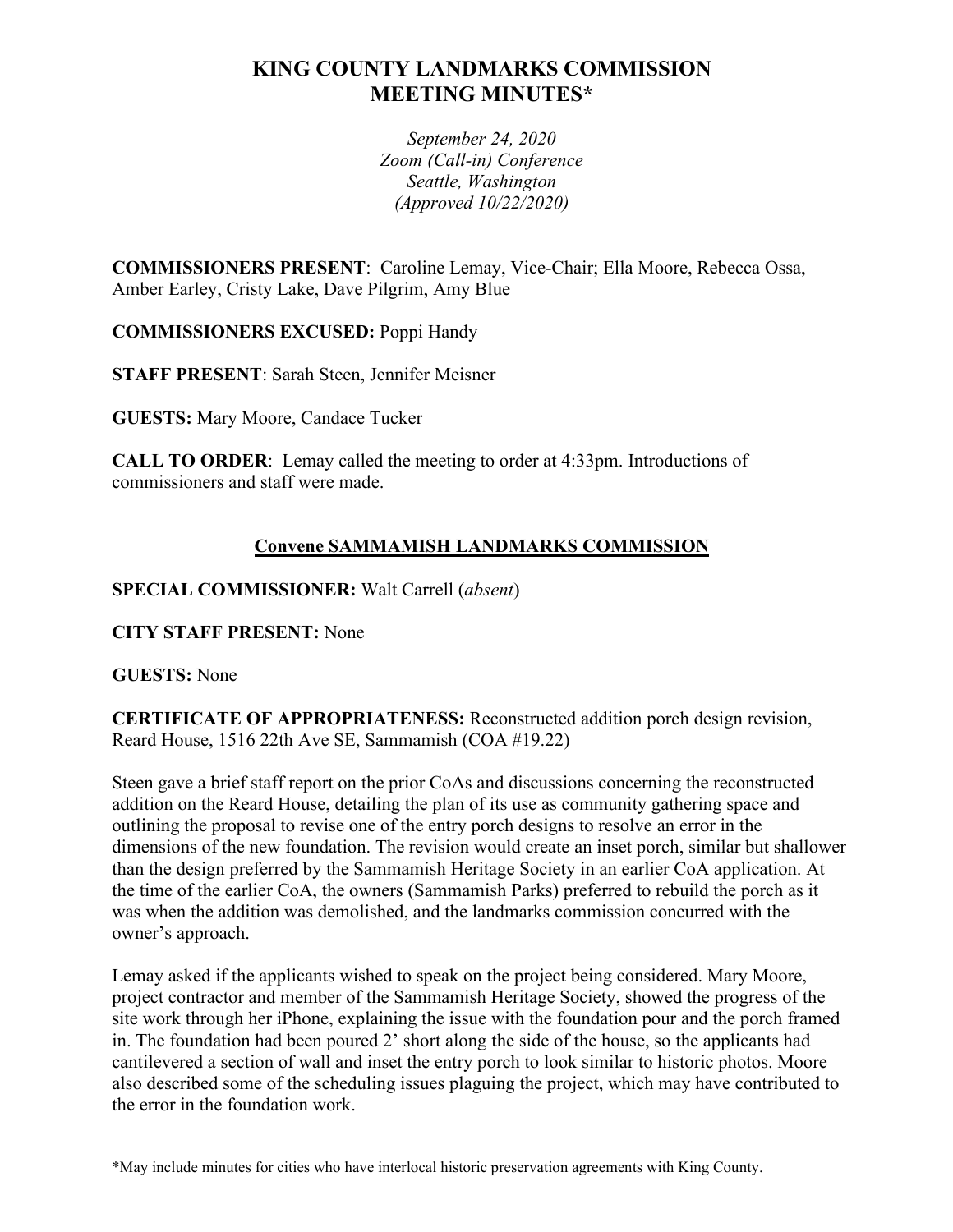King County Landmarks Commission Meeting Minutes September 24, 2020 Page **2** of **4**

Lemay asked what the proposed plan was to cover the overhang resulting from the cantilever. Moore responded that the wood materials on the inset porch would match those used in the front porch, and that the porch would be supported by a post/pier foundation. She also noted that skirting and landscaping installed by parks would cover the gap between the wall and ground. Pilgrim asked if the door would be operable. Lemay asked if a path would lead up to the door. Moore replied that the door would be operable, but not publicly accessible, and there would be no path or other indication it was a public entry. Blue asked for clarification on the plan for porch railing. Moore answered that because historic photos did not clearly show a railing, and because the porch wasn't high enough off the ground to require it, railing would not be installed.

Lemay asked if there was any public comment. Hearing none, she closed the public hearing portion of the meeting and called for commissioner discussion. Reporting for the Design Review Committee, Pilgrim reviewed the prior commission discussions regarding the porch and the project timeline. He noted that both DAHP (for the Heritage Capital Grant) and the City had signed off on the revised porch design. Lemay noted that the DRC had discussed why the cantilevered wall couldn't just be continued along the entire side, as approved under the previous CoA. Lemay and Ossa mentioned the DRC had agreed there should be no rail along the inset porch, so it was less visible to the public. In general, the DRC felt the inset porch was compatible with the overall character of the house. Lake reminded the Commission of the Park's concerns with security. Meisner noted that the fascia and trim band should be continued from the house across the porch to tie the design together.

Blue/Pilgrim moved to approve the revised porch design application as proposed and recommended by the DRC. The motion passed 6-0, with Moore abstaining.

### **PUBLIC COMMENT:** None

#### **ANNOUNCEMENTS:** None

**ADJOURN:** The SLC was adjourned at 5:05 p.m.

### **Convene KING COUNTY LANDMARKS COMMISSION**

**APPROVAL OF MINUTES:** Lemay asked for any changes/corrections to the July 23rd and August 27<sup>th</sup> meeting minutes. Hearing none, she called for a motion.

Moore/Ossa moved to approve the July 23<sup>rd</sup> minutes of the King County Landmarks Commission. The motion passed 5-0, with Lemay and Earley abstaining. Early/Lemay moved to approve the August  $27<sup>th</sup>$  meeting minutes. The motion passed 6-0, with Pilgrim abstaining.

**CERTIFICATE OF APPROPRIATENESS**: Exterior paint, Prescott-Harshman House. 33429 SE Redmond-Fall City Road, Fall City (COA #20.16)

Steen presented a brief staff report on the Prescott-Harshman house, detailing its location, the history and significance of its use and the adaptive reuse project currently underway. She detailed the design of the proposed second-story window guards, explaining they were required by the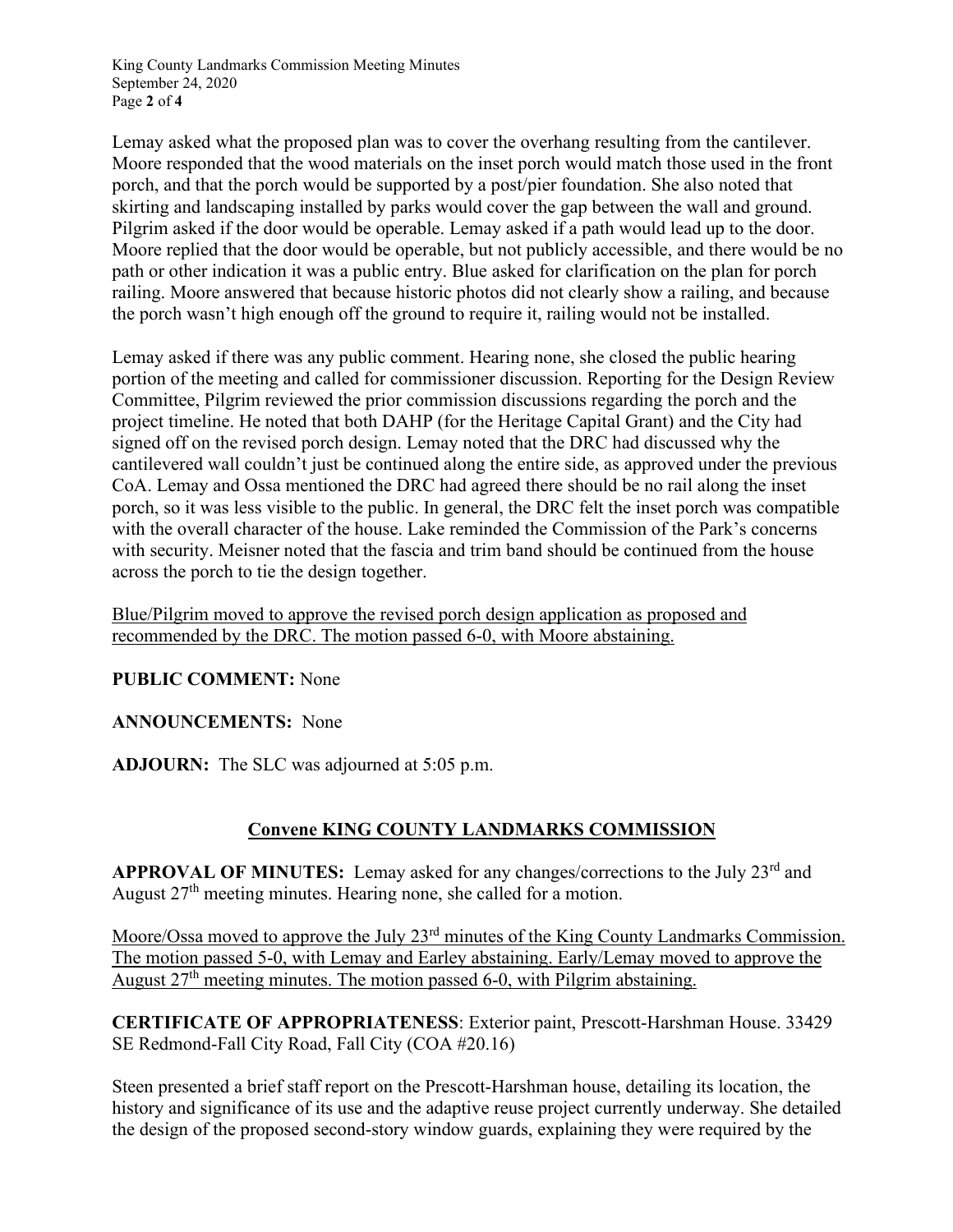King County Landmarks Commission Meeting Minutes September 24, 2020 Page **3** of **4**

county for the upper story windows to be operable, allowing ventilation into the public spaces on the second floor.

Lemay noted that the applicant was not present, nor were any members of the public, so she requested the DRC report. Pilgrim said the discussion centered around the Fire Marshall's requirements for the window guards. Lemay noted that the DRC thought the exterior window guards as proposed were compatible. Ossa noted they were easily removed, so the proposal was reversible. Commissioners continued a general discussion on fire code.

Blue/Lake moved to approve CoA #20.16 as proposed and recommended by the DRC. The motion passed 7-0.

**CERTIFICATE OF APPROPRIATENESS**: Construction of an open shelter, Dougherty Farmhouse, 26524 NE Cherry Valley Road, Duvall (COA #20.17)

Steen gave a brief staff report and presentation on the history and boundaries of the Dougherty Farm, describing its diverse use as a community resource, especially noting the popular dog park within its boundaries. She described the proposed Eagle Scout project to construct a rustic opensided pole shelter within the park, to offer some cover to community members during inclement weather.

Lemay noted that the applicant was not present, nor were any members of the public, so she requested the DRC report and commission discussion. Pilgrim noted a number of design concerns raised by the committee members, including the round log pole structure and proposed shed roof. The DRC thought that dimensional lumber and a gable roof would be more reflective of and compatible with the existing historic structures on the site. Earley raised potential archaeological concerns with the site and recommended a condition that the digging for the post holes be monitored by an archaeologist during shelter construction. She noted that investigation would be limited to specific areas of ground-disturbance.

Blue/Ossa moved to approved CoA #20.17 as recommended by the DRC with the following conditions: that the structure design be changed to incorporate dimensional lumber rather than round logs and a gable roof rather than shed; final design drawings be submitted to staff prior to construction; and that archeological monitoring take place whenever ground-disturbance occurs during construction. The motion passed 7-0.

**CERTIFICATE OF APPROPRIATENESS**: Rebuild rear addition, Ronnei-Raum House,4310  $337<sup>th</sup>$  Place SE, Fall City (COA #20.18)

Steen gave a brief staff report and presentation on the Ronnei-Raum house, detailing its history as a Preservation Action Fund project, bought by Historic Seattle and sold back into private ownership prior to its rehabilitation. The new owner was informed of the landmark protections put in place under Historic Seattle, and also signed a preservation easement agreeing to restore and rehabilitate the small house in accordance with established plans. Steen noted that this proposal involved rebuilding a rear non-historic enclosed porch addition that had been approved for